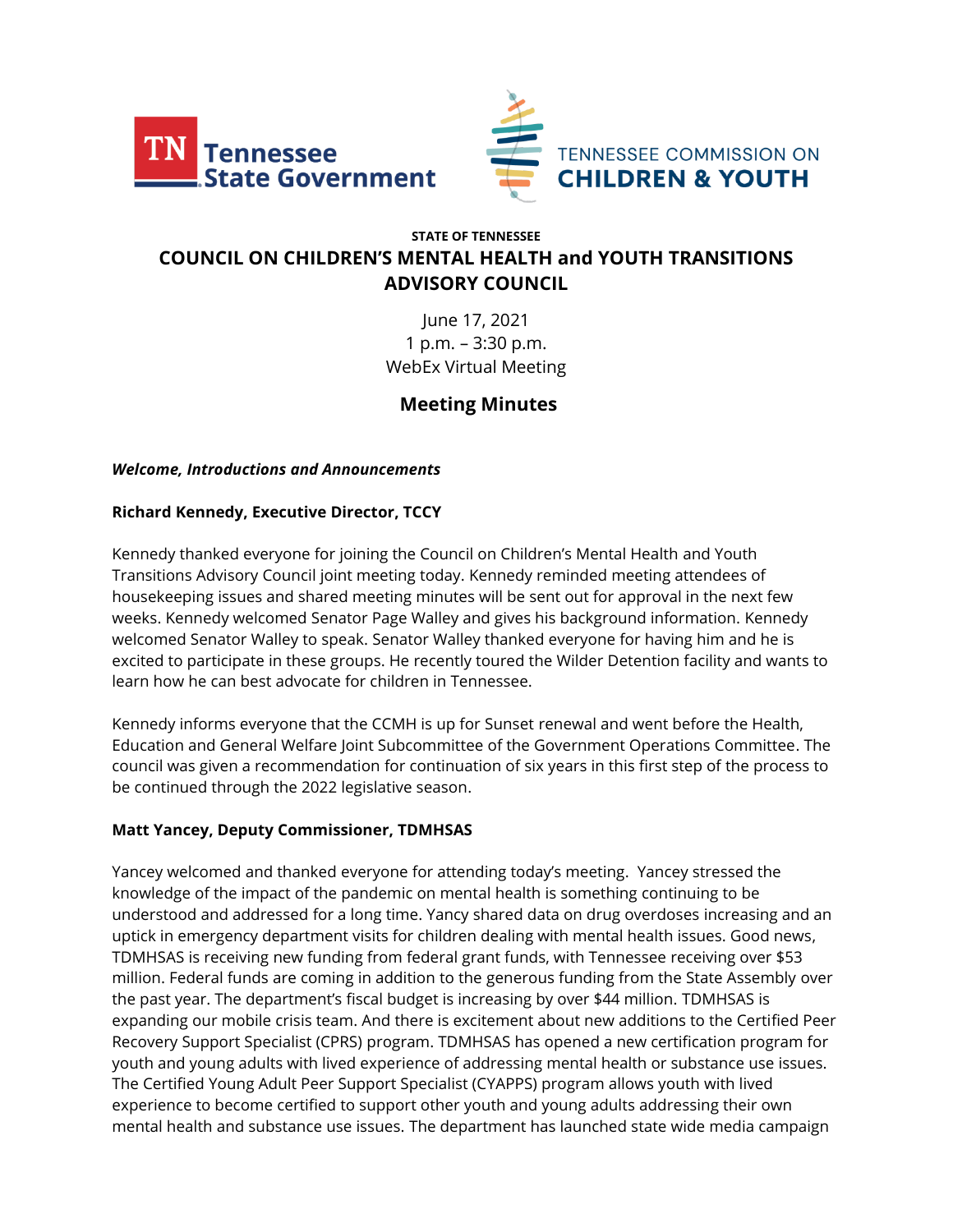to increase awareness of the state wide crisis line. New funding has now made available services to uninsured children receiving community based mental health care. In partnership with TennCare, TDMHSAS has launched a work group to address behavioral health workforce shortage and needs in the state. Yancy thanked everyone again for coming today.

## *Department of Children's Services – Young Adult Advisory Council*

## **Courtney Matthews, Director of Independent Living, DCS**

Matthews began with an overview of the Office of Independent Living within DCS. This office prepares youth in foster care and young adults who age out of foster care for a successful transition into adulthood to become confidant and productive individuals in society. Matthews shared information about legislation, Supporting Foster Youth and Families Through the Pandemic Act, which includes additional funding for programs to support youth that are transitioning out of foster care and was signed at the end of 2020. In January 2021, DCS held a meeting to identify ways to provide immediate support to youth with this funding. The legislation states that youth may not be required to leave foster care due to age, waived the education conditions of Extension of Foster Care (EFC) until September 30, 2021, and permits re-entry into EFC for youth who aged out after January 27, 2020. The legislation extends the age of eligibility to 27 until September 30, 2021, provides direct one-time stimulus payments to eligible participants, provides assistance with meeting immediate living expense needs, and increases the maximum ETV scholarships to \$12,000 until September 30, 2022. At present, DCS IL is waiting on final approval for the funds to be used, with plans in place and ready for implementation as soon as approval occurs. There will be a public awareness campaign around informing youth of the available sources.

## **Dave Aguzzi, Assistant Director of Independent Living, DCS**

Aguzzi provides the data on the extension of foster care that occurred July 2020 through May 31, 2021. In 2020, 750 EFCS episodes and 744 young adults served. In 2021, there were 799 EFCS episodes and 739 served. DCS IL is seeing a large increase between 2020 and 2021 due to the ability to serve more youth with the flexibilities in the criteria. From January – May 2021, there were 145 episodes and met removing barriers or employed 80 plus hours per month upon entry for 77. There were 46 who were of active age 21 or older on May 31, 2021. DCS IL partners with Youth Villages to provide services for long term before expansion of criteria ends. Matthews states they have wanted to utilize this time to collect data on this population of young people in foster care and capture how many of them fall into other categories. September 30, 2021 is a big date because eligibility ends for many. Housing and Urban Development also released a housing voucher program for foster youth. DCS IL have made some strides partnering with housing authorities around the state to connect youth with these vouchers. The priority at present is ensure come September 30<sup>th</sup> that youth are prepared long term and have a plan once eligibility ends.

### *Nashville Connections*

## **Pam Madison, Senior Director of Young Adult Engagement & Opportunities**

Madison thanked everyone for the opportunity to share in today's meeting. Nashville Connections is migrating back into the center slowly with staff at the center daily, recently adding an education coordinator, but classes are still virtual. Virtual classes have allowed them to serve more youth who could not attend because of transportation or childcare. The program has had many guest speakers over the past year, recently football player Michael Oher spoke about his new app. Other new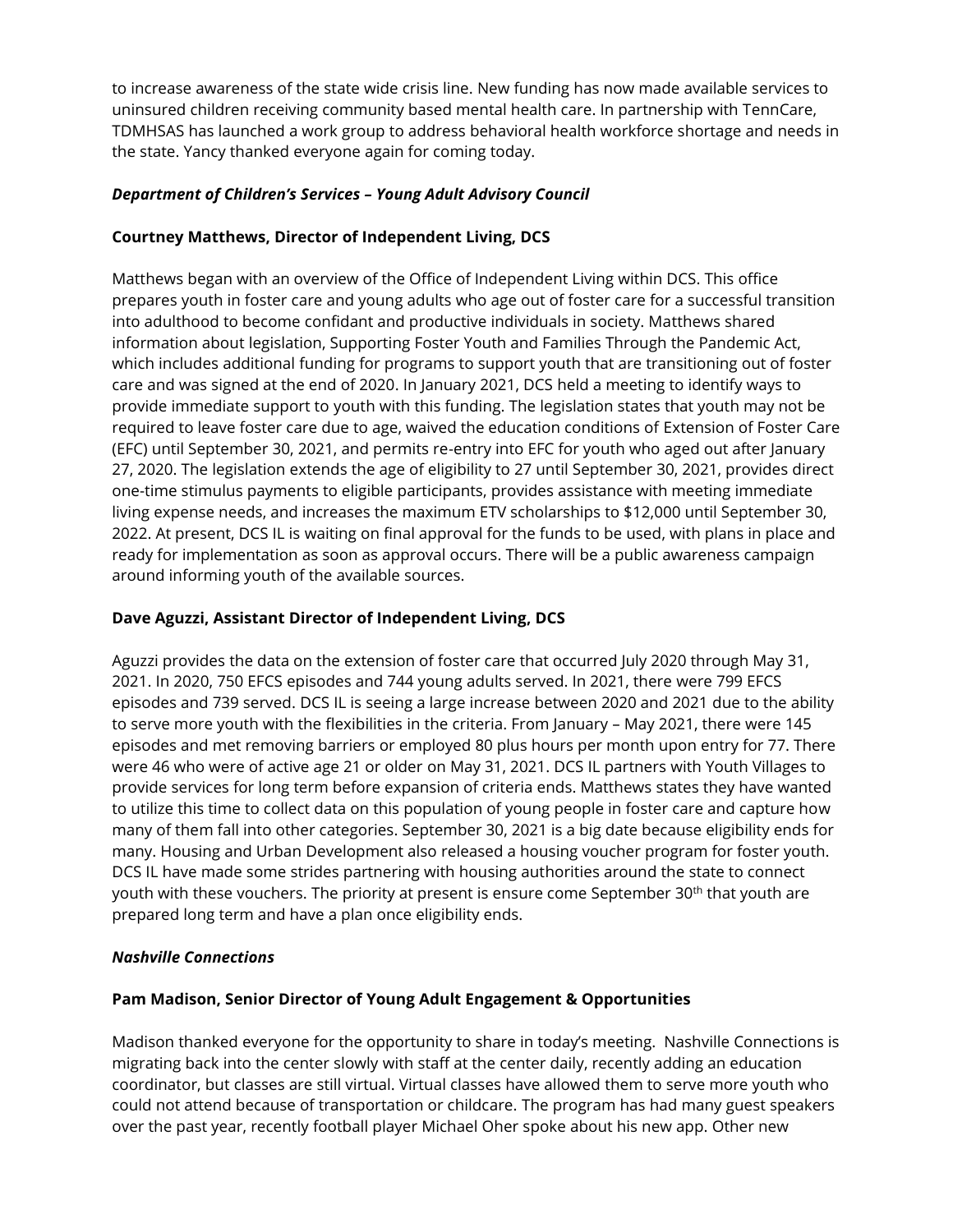developments include a partnership with Nashville State, and held a in person graduation, outside on a rooftop, first event in person in a year. The program had our largest graduating class of 28, they all participated in virtual classes. Four graduates are residents of the independent living program. Some graduates received out scholarships from the program to be used for everything from tuition to gas. In addition, the workforce development program served over 60 youth and are partnering with businesses to secure more internships with an ultimate goal is to connect them all with long term employment. Madison shared a video of one youth in the work development program who shared how he had a lack of trust and was experiencing homelessness when he became involved with Monroe Harding. He has gained so much support and feels like they are family. He gained the tools to prepare for life and has a plan for his future. As the video ended, Madison provided an update on the youth, who currently has an A average and a job.

## **Karen Nelson, River City Youth Collective**

Nelson thanks everyone and shared excitement to have recently hired one of their former youth. RCYC is still doing virtual classes but will return to in person learning in July. They are planning a backyard barbecue bash to celebrate being back in person.

## **Amber Price, Program Representative for LifeSet, Youth Villages**

Price says that LifeSet is a program to support young adults who are aging out of foster care. The program is voluntary and they meet once a week for one-hour sessions. They are transitioning back to in person right now. There is no set time frame for participation and it is completely free. LifeSet was created in 1999 for ages 16-23. Their goal is by 2026 to support all youth aging out of foster care. LifeSet outcomes, one-year post-discharge is that 93% are living independently. LifeSet serves as the bridge from foster care to adulthood, including supporting them in finding housing, life skills, education, and employment. LifeSet did a 5-year MDRC study and found that it reduces hardships on youth. Specialists help the young adults access scholarships and inform them of education programs they may be interested in. They help them through the application process. Specialists help young adults build their resume, mock interviews, and connect them to employment opportunities. LifeSet helps them obtain housing and prepare for independent living. They also connect young adults with local mental health providers, strengthen coping skills, assisting them with incorporating healthy eating. LifeSet supports young adults in money management such as creating a budget, credit cards, and loans. There is also a focus on life skills such as car insurance, health insurance, filing taxes, parenting skills, and community resources. LifeSet utilizes social supports by connecting them with community support. Specialists make sure the youth have their essential documents such as a social security card and birth certificate. Price goes through the referral process if anyone knows a young adult that would be a good fit for the program and gives her contact information. LifeSet does have some elimination criteria such as a history of severe violence. If a young adult does have elimination criteria it does not mean they cannot be in the program, it is a case-by-case basis. There is a two-part assessment process. The first part goes over their strengths and protective factors. The second part focuses on the elimination criteria. There is a decision made within a week. Price thanks everyone and asks for questions.

## **Dr. Mark Loftis, Professor Tennessee Tech, Disconnected Youth**

Loftis thanks everyone and says that he was not very familiar with the term disconnected youth until he began his research several years ago. Disconnected youth are identified as youth ages 16-24 that are not in education, employment, or training. There is not a lot of access to this group because they are not in areas to be identified such as school. Risk of being a disconnected youth are limited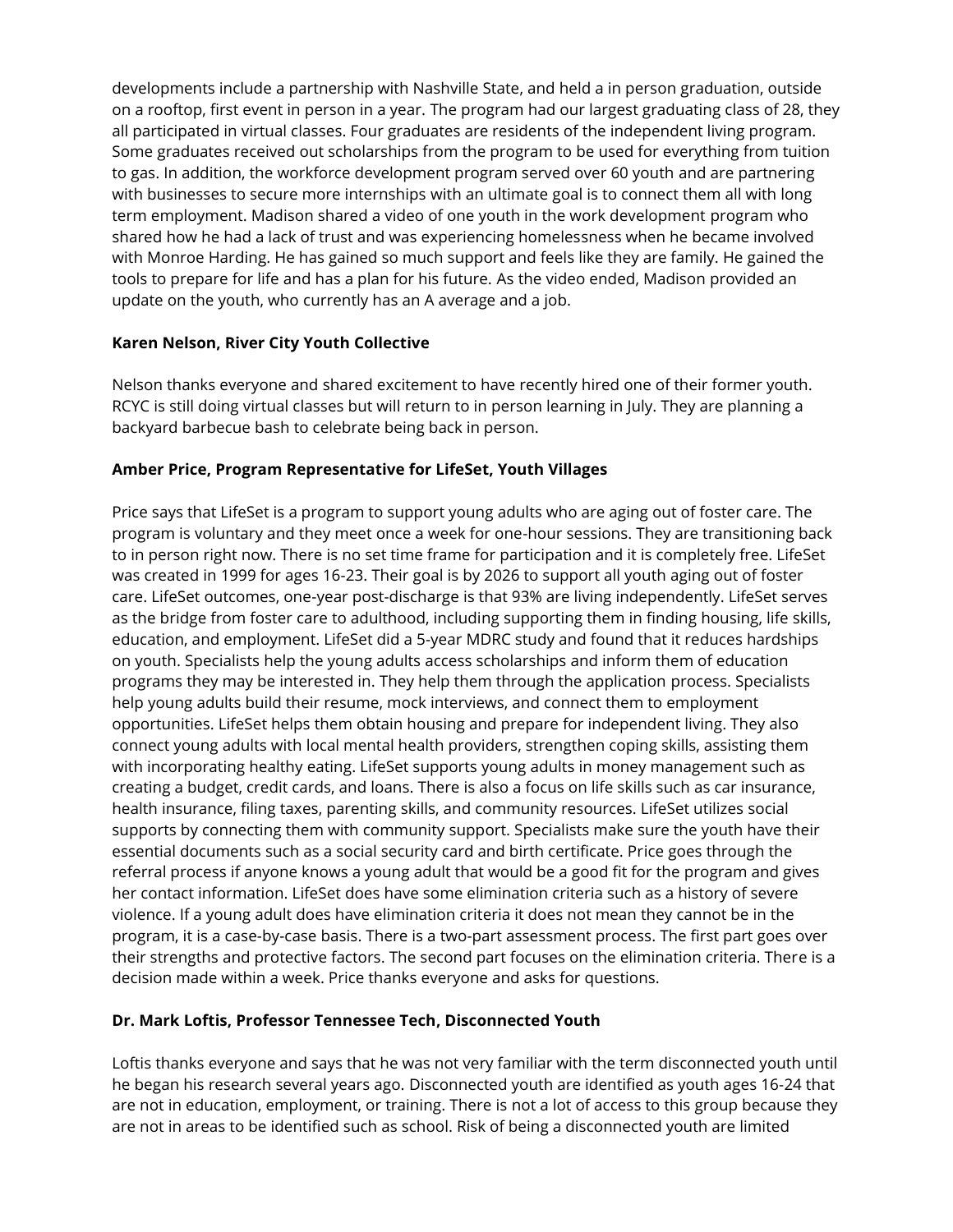education, social exclusion, lack of work experience, fewer opportunities to develop mentors and connection, and lifetime poor earnings. Measure of America is a searchable website to find data on disconnected youth. In 2017, there was an estimated 4.9 million disconnect youth in the U.S. African American and Latino youth are typically are high percentage of representation. In Tennessee, 13.7% of youth are disconnected. There are 107,900 youth that met NEET criteria. Rural areas often have higher rates than urban areas. Good news, rates of disconnected youth has been dropping for 8 consecutive years, dropping from 14% in 2010 to 11% in 2018. Bad news is that the pandemic has erased all gains made in the last 8 years. Community supports are needed to help youth get back on track and get help navigating school, work, and community. Work experience can help build skills and open up opportunities. Community support ideas are academic tutoring, leadership development, mentoring, financial aid, housing aid, social networks, prevention programs, career counseling, enrollment assistance, and mental/physical health services. Loftis asks for any questions or comments.

## **Danielle Rochell, Outreach and Support Programs Coordinator, Middle Tennessee State University**

Rochelle thanks everyone and says her program connects well with the previous presentation on disconnected youth. Rochelle is over the Next Step program that support foster and youth experiencing homelessness. Students get into the Next Stop program through self-reporting or homeless petition. Rochelle also runs the on-campus food pantry for students in need.

### **Rachel Wilson, Youth Program Coordinator, NAMI TN**

Wilson thanks everyone and shares that she is nervous to tell her story virtually. She gets a lot of support from the group. Wilson says largest program at NAMI TN is Ending the Silence. It is a 45/50 minute presentation given to youth on mental health. There are two presenters, the first is someone that has experienced mental health struggles and then the second presenter gives facts on mental health in youth. They do this presentation for youth and professionals that work with youth. They also have a presentation that is geared towards families. Wilson says that she does the first part of the presentation and shares her mental health struggles. In her junior year of college, she began to struggle with depression. She was sleeping all the time and drinking heavily. She had an emotional breakdown one night and tried to cut herself. Her friend reached out to her to offer support and she got the mental health care is needed. She got on medication and learned coping skills. Wilson wishes there had been a program like Ending the Silence to teach her about mental health.

Wilson introduces Crystal Hutchins, who works with TN Voices presents for Ending the Silence. Hutchins has struggled with her mental health. She has learned that mental health struggles look different on everyone and it is okay to talk about. Jules Wilson thanks Hutchins for sharing her story and says that Ending the Silence helps young people be able to tell their story. Rachel Wilson asks people to reach out to her if they know any group that could benefit from this presentation or if you would like to be a presenter.

### **Ashley Nunnally, Program Coordinator, MHA MidSouth**

Nunnally thanks everyone and says that their program Erase the Stigma goes well with the previous presentation. Erase the Stigma is a presentation for children and youth on mental health. They educate on bullying, depression, anxiety, managing stress, etc. Each presentation is customized for the specific age group.